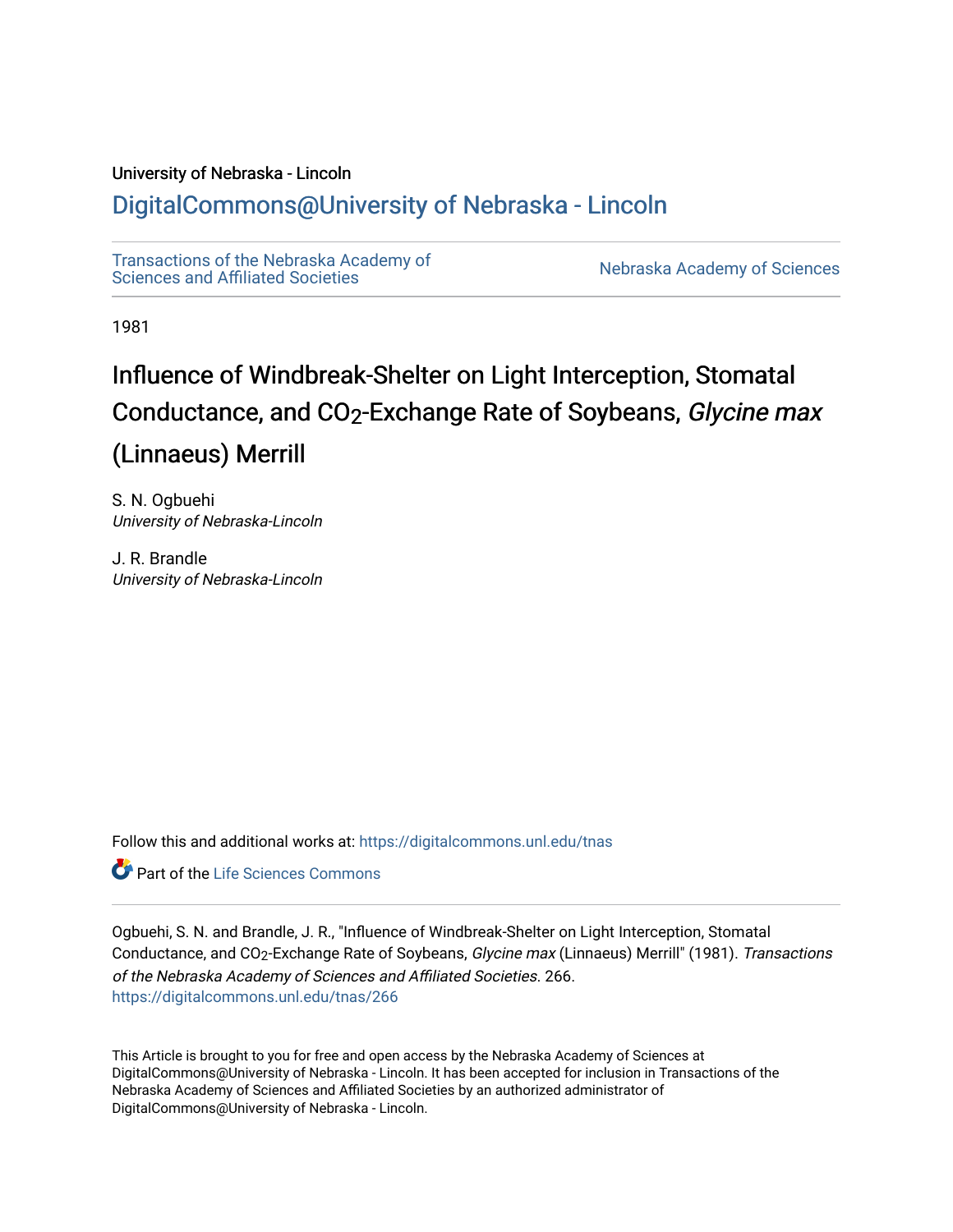# INFLUENCE OF WINDBREAK-SHELTER ON LIGHT INTERCEPTION, STOMATAL CONDUCTANCE, AND  $CO_2$ -EXCHANGE RATE OF SOYBEANS,

*Glycine max* (Linnaeus) Merrill\*

S. N. Ogbuehi and J. R. Brandle

Department of Forestry, Fisheries and Wildlife University of Nebraska-Lincoln Lincoln, Nebraska 68583

Interception of photosynthetically active radiation,  $CO_2$ -exchange rate, stomatal conductance, and leaf water potential of windbreaksheltered and exposed soybeans were studied in the field. Withincanopy profiles of photosynthetically active radiation measured after canopy closure indicated deeper light penetration into the canopy of sheltered soybeans. Consequently, plants in shelter had higher  $CO_2$ exchange rates and greater stomatal conductance at equivalent relative canopy heights in comparison with unsheltered plants. Since no vertical gradient of leaf water potential was observed in the canopy in either treatment, gradients of  $CO_2$ -exchange rate and stomatal conductance were solely responses to light. Mean CO<sub>2</sub>-exchange rates of top, fully expanded, canopy leaves of six soybean cultivars tested were significantly greater for sheltered plants. This was a consequence of greater leaf water potential and stomatal conductance. Selection of soybean cultivars on the basis of these physiological responses to shelter should lead to increased exploitation of the windbreak microclimate for soybean production.

#### t t t

#### INTRODUCTION

Light interception, stomatal conductance, and  $CO_2$ exchange rate (CER) are important to plant growth. The only published report of comparative light interception measurements in sheltered and exposed soybeans was by Ogbuehi and Brandle (1979). These authors evaluated vertical light proflles in the canopy of "Wayne" soybeans and observed deeper light penetration into the canopy of the soybeans in shelter. They attributed this to greater spatial separation of leaves within the canopy of the sheltered plants.

An increase in plant growth due to shelter implies an increase in seasonal net photosynthesis (Miller, Rosenberg, and Bagley, 1973). Only few measurements of daytime CER in sheltered and exposed plants have been made, and no consistent difference between treatments was reported (Brown and Rosenberg, 1972; Skidmore, Hagen, Naylor, and Teare, 1974). The study reported here was designed to determine the influence of shelter microclimate on soybean light interception, stomatal conductance, and CER. Such information will lead to the identification of the factors contributing to increased growth and yield of sheltered soybeans.

#### MATERIALS AND METHODS

#### Cultivars, Site, and Plots

Seven soybean cultivars (Bonus, Corsoy, Cutler, Wayne, Wells, Woodworth, and Elf) were seeded on May 19, 1979, under windbreak-sheltered and exposed conditions. The study was carried out at the University of Nebraska-Lincoln Field Laboratory, Mead, Nebraska (41° 29' N; 96° 30' W; 354 m above mean sea level). Plant rows, 92 em apart, were oriented in a north-south direction. A system of east-west oriented shelterbelts (6 m high, and about 60% dense) established in 1964 for windbreak research provided shelter from wind. Each windbreak consisted of two rows of green ash *(Fraxinus pennsylvanica* Linnaeus), Austrian pine *(pinus nigra* Arnold), and eastern redcedar *(Juniperus virginiana* Linnaeus). The prevailing winds in Nebraska during the summer months are mainly from the south. Experimental plots (9 x 10 m) were in a randomized block design with four replications.

## Experiments with "Wayne" Soybeans

Leaf water potential  $(\Psi_I)$  of the middle leaflet of top, fully expanded, trifoliates was measured one day each week

<sup>&</sup>lt;sup>\*</sup>Published with the approval of the Director as Paper No. 6025, Journal Series, Nebraska Agricultural Experiment Station.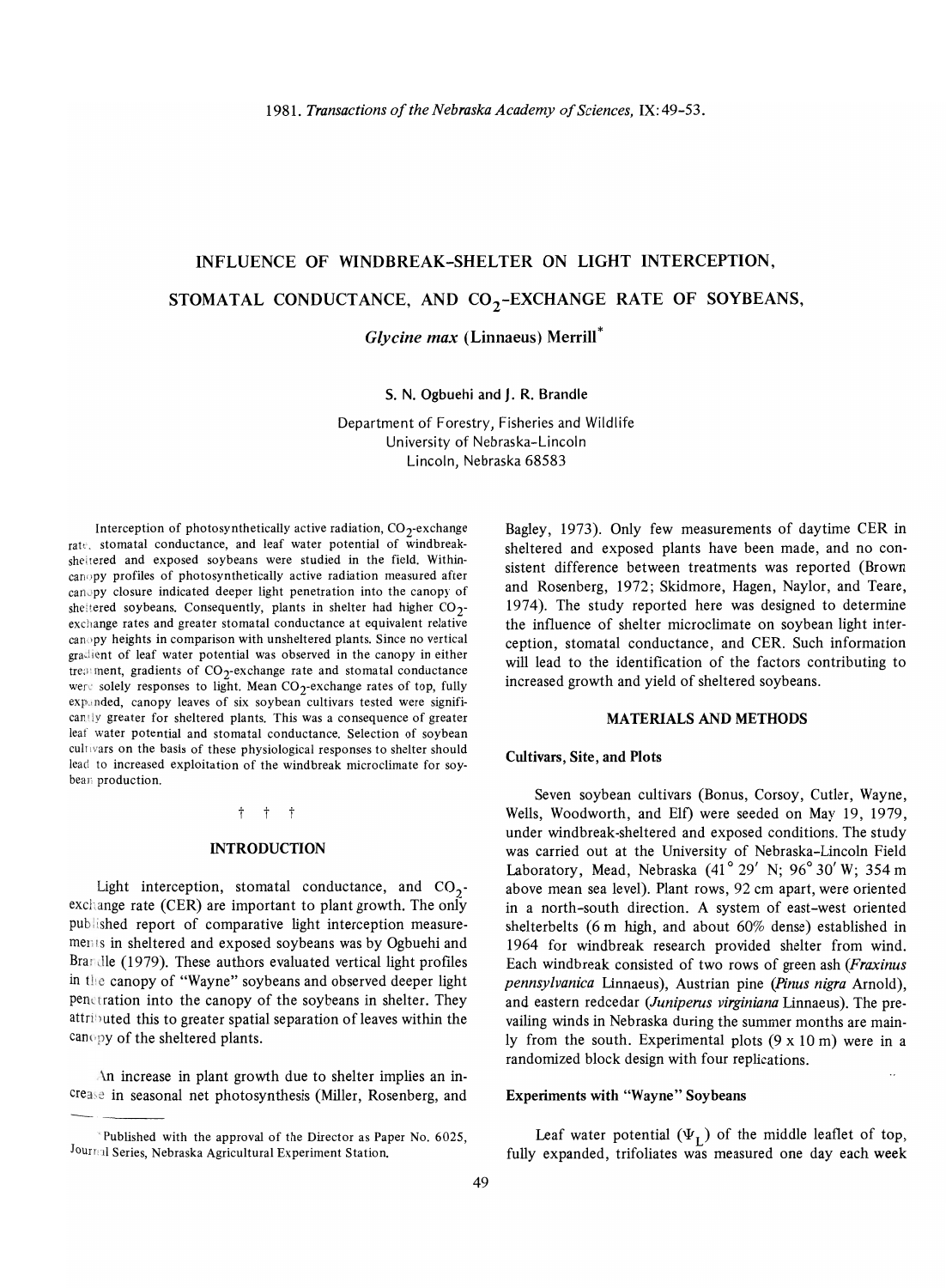(1300-1400 hr) beginning at growth stage V2 (Hanway and Thompson, 1971). After canopy closure, changes in photosynthetically active radiation (PAR),  $\Psi_L$ , leaf diffusive resistance  $(R<sub>I</sub>)$ , and CER were established for leaves at different canopy heights, on July 31 and August 31 (1300-1400 hr). Canopy closure occurred in sheltered and exposed plots about July 15 and July 22, respectively. Measurements of PAR were made using the Line Quantum Sensor, Model LI-191S (Lambda Instr. Corp.). This sensor gives the average PAR value over a distance of 1 m. Carbon dioxide exchange rate was determined under essentially ambient conditions using the gas sampling and analysis methods of Sullivan, Clegg, and Bennett (1976) and Clegg, Sullivan, and Easton (1978). Measurements were made with a single-leaf Plexiglas chamber (14 x 14 x 15 cm). Gas flow rate through the infra-red gas analyzer (Model 225 MKII, Analytical Dev. Co. Ltd., Britain) was 0.5 l/min. Leaf water potential was measured with a pressure chamber (Scholander, Hammel, Bradstreet, and Hemmingen, 1965); and stomatal diffusive resistance with Model LI-20S diffusive resistance sensor (Lambda Instr. Corp.). Stomatal conductance (C) was calculated as follows:

$$
C = 1/Rad + 1/Rab
$$

where Rad and Rab are adaxial and abaxial leaf diffusive resistance, respectively. During sampling, measurements of CER,  $\Psi_I$ , and R<sub>I</sub> were made on the center leaflet of four randomly selected, attached leaves at each height of measurement. All measurements were made at four randomly selected locations in each treatment.

Starting at growth stage V2, estimates of plant height and dry matter production were made weekly. During sampling, plants were cut at ground level from four randomly selected, meter-length row segments within each plot. The samples were taken to the laboratory and oven-dried to constant weight at 70 C. At maturity, bean yield estimations were made on plants clipped from sixteen 2.5  $m^2$  plot areas in each treatment.

## Experiments with "Bonus," "Corsoy," "Wells," "Woodworth," and "Elf" Soybeans

Daytime CER of top, fully expanded, canopy leaves of these cultivars were measured between 1000 and 1200 hours on July 30 and 31; August 3, 20, 22, and 31; and September on July 50 and 51; August 5, 20, 22, and 51; and September 7. The diurnal trends of CER,  $\Psi_I$ , and  $R_I$  were measured every hour between 1000 and 1700 hours, on August 21. Measurement techniques used were the same as described for "Wayne" above.

#### RESULTS AND DISCUSSION

Experiments with "Wayne"

Data on PAR gradients in the canopy (Table I) showed

TABLE I. Photosynthetically active radiation (PAR), stomatal conductance (C), and  $CO_2$ -exchange rate (CER) at various canopy heights in sheltered and exposed soybeans.

| Date      | Relative height<br>in canopy* | PAR                    |           | C       |                   | CER          |           |
|-----------|-------------------------------|------------------------|-----------|---------|-------------------|--------------|-----------|
|           |                               | Exposed                | Sheltered | Exposed | Sheltered         | Exposed      | Sheltered |
|           | $\%$                          | $\mu E/m^2/sec$        |           | cm/sec  |                   | $mg/dm^2/hr$ |           |
| July 31   | 100                           | $1496.8a$ <sup>t</sup> | 1496.8a   | 0.18a   | 0.20 <sub>b</sub> | 38.58a       | 42.69b    |
|           | 70                            | 299.4a                 | 568.8b    | 0.15a   | 0.18 <sub>b</sub> | 20.38a       | 32.52b    |
|           | 40                            | 149.7a                 | 299.4b    | 0.12a   | 0.16b             | 3.78a        | 9.17b     |
|           | 10                            | 90.0a                  | 164.6b    | 0.08a   | 0.09a             | 2.20a        | 3.90b     |
|           | Ave.                          | 509.0a                 | 632.4b    | 0.13a   | 0.16b             | 16.24a       | 22.07b    |
| August 31 | 100                           | 1433.1a                | 1433.1a   | 0.16a   | 0.18b             | 26.66a       | 30.14b    |
|           | 70                            | 258.0a                 | 401.3b    | 0.13a   | 0.15 <sub>b</sub> | 20.22a       | 25.02b    |
|           | 40                            | 215.0a                 | 286.6b    | 0.10a   | 0.12 <sub>b</sub> | 3.12a        | 12.55b    |
|           | 10                            | 57.3a                  | 114.6b    | 0.08a   | 0.10 <sub>b</sub> | 0.75a        | 2.46b     |
|           | Ave.                          | 490.9a                 | 558.9b    | 0.12a   | 0.14 <sub>b</sub> | 12.94a       | 17.54b    |

'Height of measurement as percentage of canopy height.

tMeans in rows under PAR, C, or CER followed by different letters are significantly different at the 5%level using LSD.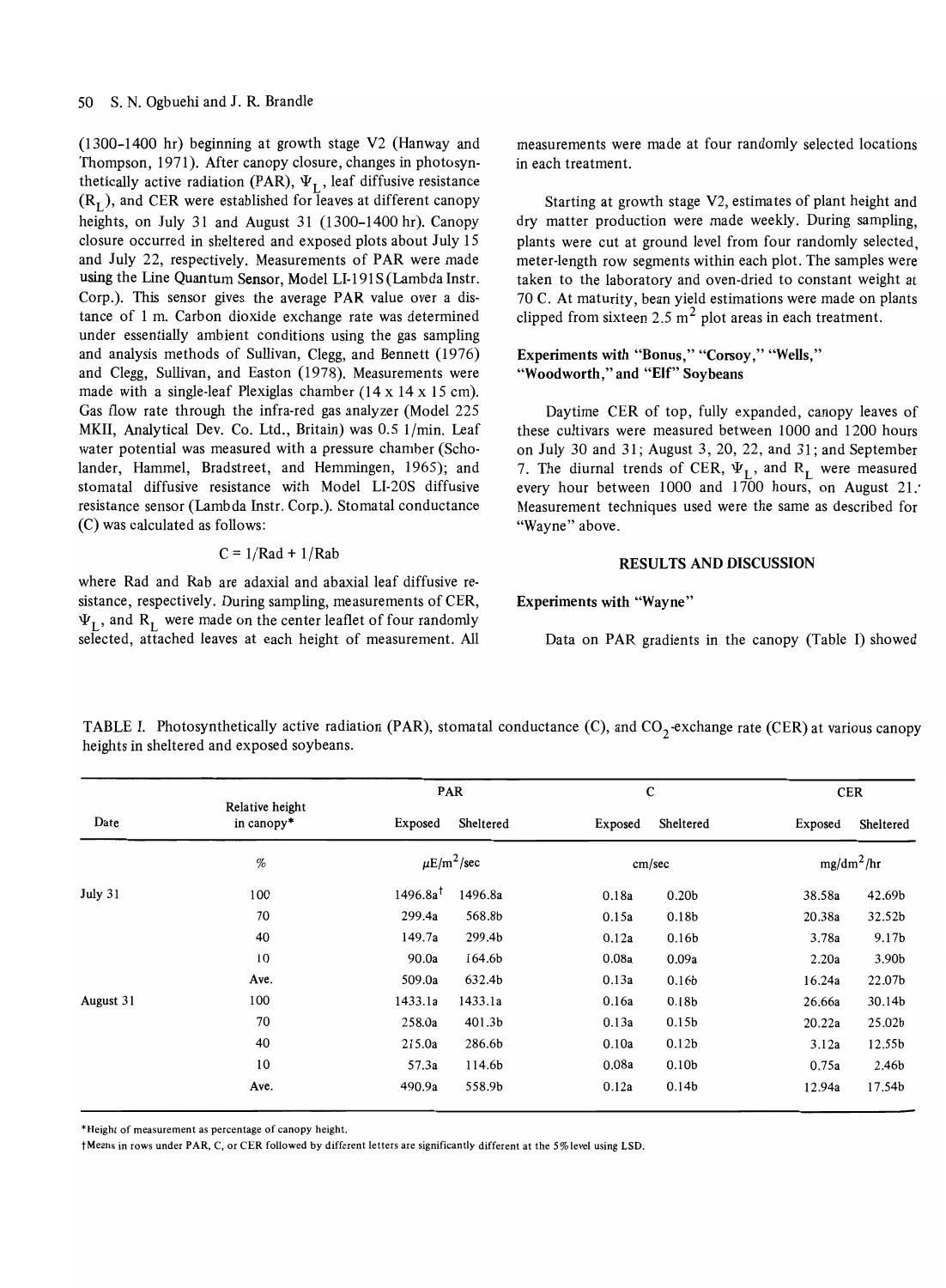that sheltered plants had a better canopy light climate than these in exposed plots. At equivalent relative canopy heights, plants in shelter had a significantly greater PAR. This is in agreement with the data of Ogbuehi and Brandle (1979). Previous studies have established that restriction of light penetration to lower canopy strata in soybeans is a serious limitation to bean yield (Johnson, Pendleton, Peters, and Hic ks, 1969). On this basis, the significant increase in plant growth (Table II) and end-of-season bean yield in sheltered  $p$ lots obtained in this study can partly be accounted for by the better canopy light climate. Bean yield was 1815 and 1436 kg/ha in sheltered and exposed plots, respectively. Carbon dioxide exchange rates and stomatal conductance of leaves at equivalent relative canopy heights were significantly greater in shelter and reflected the differences between treatments in within-canopy PAR, and in plant water stress (Table I; Fig. 1). Since no vertical gradient of  $\Psi_L$  was obtained within the canopy, the gradients of CER and stomatal conductance were solety a response to light.

### Experiments with "Bonus," "Corsoy," "Cutler," "Wells," "Woodworth," and "Elf" Soybeans

Trends in CER of the cultivars between July 31 and September 7 are illustrated in Figure 2 and indicate significant differences between treatments. Carbon dioxide exchange rate was higher in shelter for most of the daily measurements. The data of Figure 2 are summarized in Table III to highlight mean differences between cultivars and between treatments. For each cultivar, mean CER was significantly higher  $(p = 0.05)$ in shelter. Researchers have not always obtained higher CER in shelter. Brown and Rosenberg (1972), and Miller, Rosenberg, and Bagley (1973), did not fmd any significant effect of



FIGURE 1. Seasonal trend of leaf water potential in sheltered (solid line) and exposed (broken line) "Wayne" soyheans during 1979 growing season.

shelter on  $CO<sub>2</sub>$ -flux rates over sugar beets and soybeans, respectively. Skidmore, Hagen, Naylor, and Teare (1974) obtained an equal or a significantly higher CER in sheltered winter wheat when plant water stress was high; but on days when water stress was low, differences between treatments were not significant. Differences in the results obtained by different authors may reflect differences in measurement techniques, as well as variability of the windbreak microclimate with location and season. Contrary to the general trend, all cultivars had a significantly greater CER in exposed than in sheltered plots on August 22 (Fig. 2). This occurrence is difficult to explain because  $\Psi_L$  was greater in shelter on that day (Fig. 1).

A typical example of the diurnal trends in the CER of the cultivars is depicted for August 21 in Figure 3. These trends reflect the diurnal changes in  $\Psi_L$  and stomatal conductance, as illustrated for "Bonus" in Figure 4. Mean differences between cultivars and between treatments in  $\Psi_{\text{I}}$ , CER, and stomatal conductance on August 21 were statistically significant ( $p = 0.05$ ).



FIGURE 2. Seasonal trend of  $CO<sub>2</sub>$ -exchange rates for six soybean cultivars in sheltered (solid line) and exposed (broken line) plots during 1979 growing season.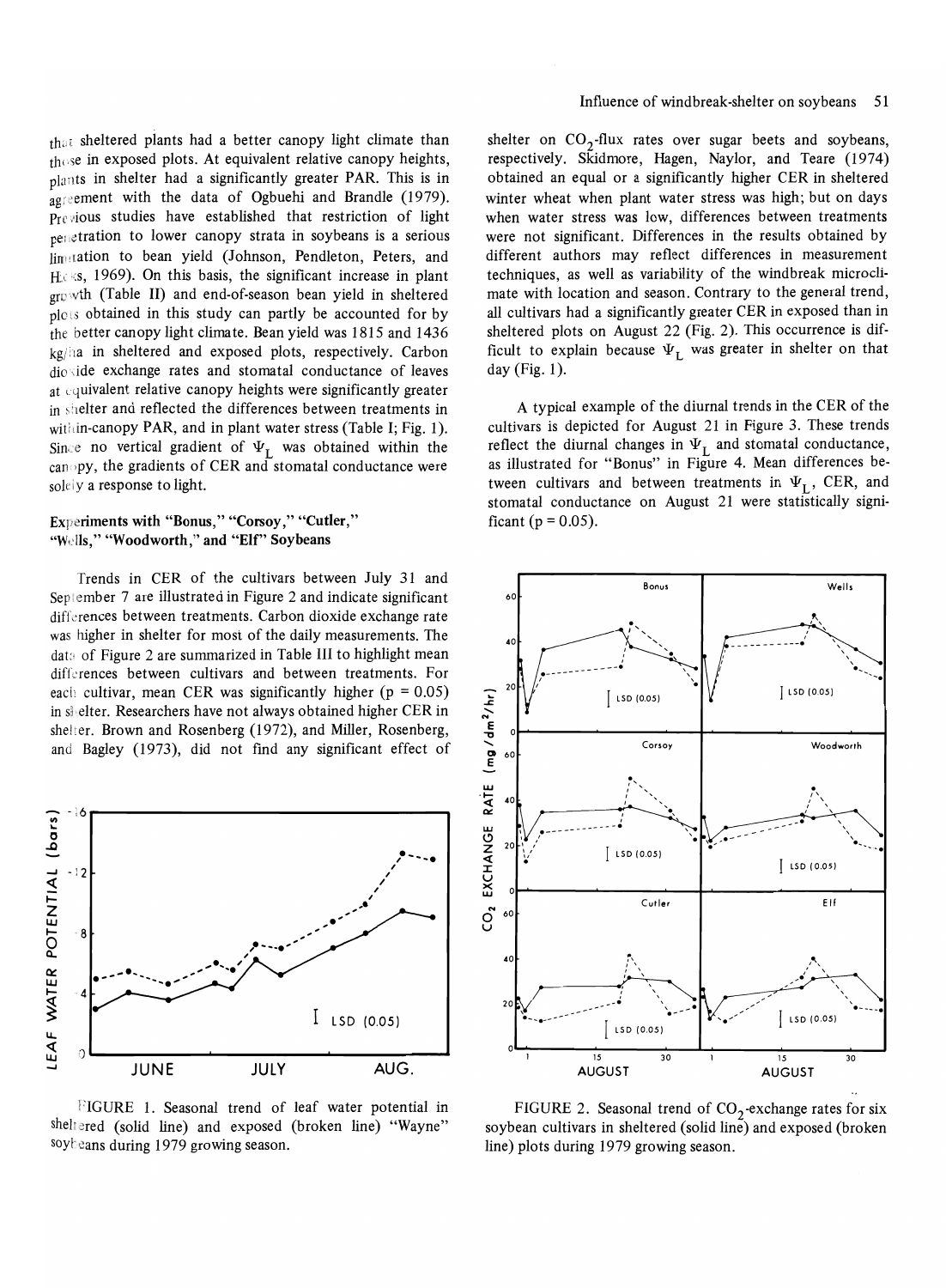#### 52 S. N. Ogbuehi and J. R. Brandle

TABLE II. Mean monthly plant height (cm) and dry matter  $(g/m^2)$  production in sheltered and exposed soybeans.

|         |          | Plant height | Plant dry matter |           |  |
|---------|----------|--------------|------------------|-----------|--|
| Month   | Exposed  | Sheltered    | Exposed          | Sheltered |  |
| June    | $10.9a*$ | 11.7a        | 20.8a            | 24.0a     |  |
| July    | 31.9a    | 38.6b        | 214.4a           | 251.0b    |  |
| August  | 73.0a    | 90.3b        | 543.8a           | 568.3b    |  |
| Average | 38.6a    | 46.9b        | 259.7a           | 281.1b    |  |

'Means in rows under plant height or dry matter followed by different letters are significantly different at the 5% level using LSD.

TABLE III. Mean  $CO_2$ -exchange rate  $(mg/dm^2/hr)$  of soy. beans in windbreak-sheltered and exposed plots.

| Mean $CO2$ -exchange rate |                   |  |  |
|---------------------------|-------------------|--|--|
| Exposed                   |                   |  |  |
| $28.4a*$                  | 31.4b             |  |  |
| 27.5a                     | 31.9b             |  |  |
| 19.7a                     | 24.8b             |  |  |
| 32.6a                     | 35.4b             |  |  |
| 25.7a                     | 29.5 <sub>b</sub> |  |  |
| 22.2a                     | 24.1 <sub>b</sub> |  |  |
|                           |                   |  |  |

'Means in rows followed by different letters are significantly different at the 5% level using LSD.





FIGURE 3. Diurnal trend of  $CO_2$ -exchange rates of top, fully expanded, canopy leaves of soybean cultivars in sheltered (solid line) and exposed (broken line) plots on August 21, 1979.

FIGURE 4. Diurnal trends of leaf water potential and stomatal conductance of sheltered (solid line) and exposed (broken line) "Bonus" soybeans on August 21,1979.